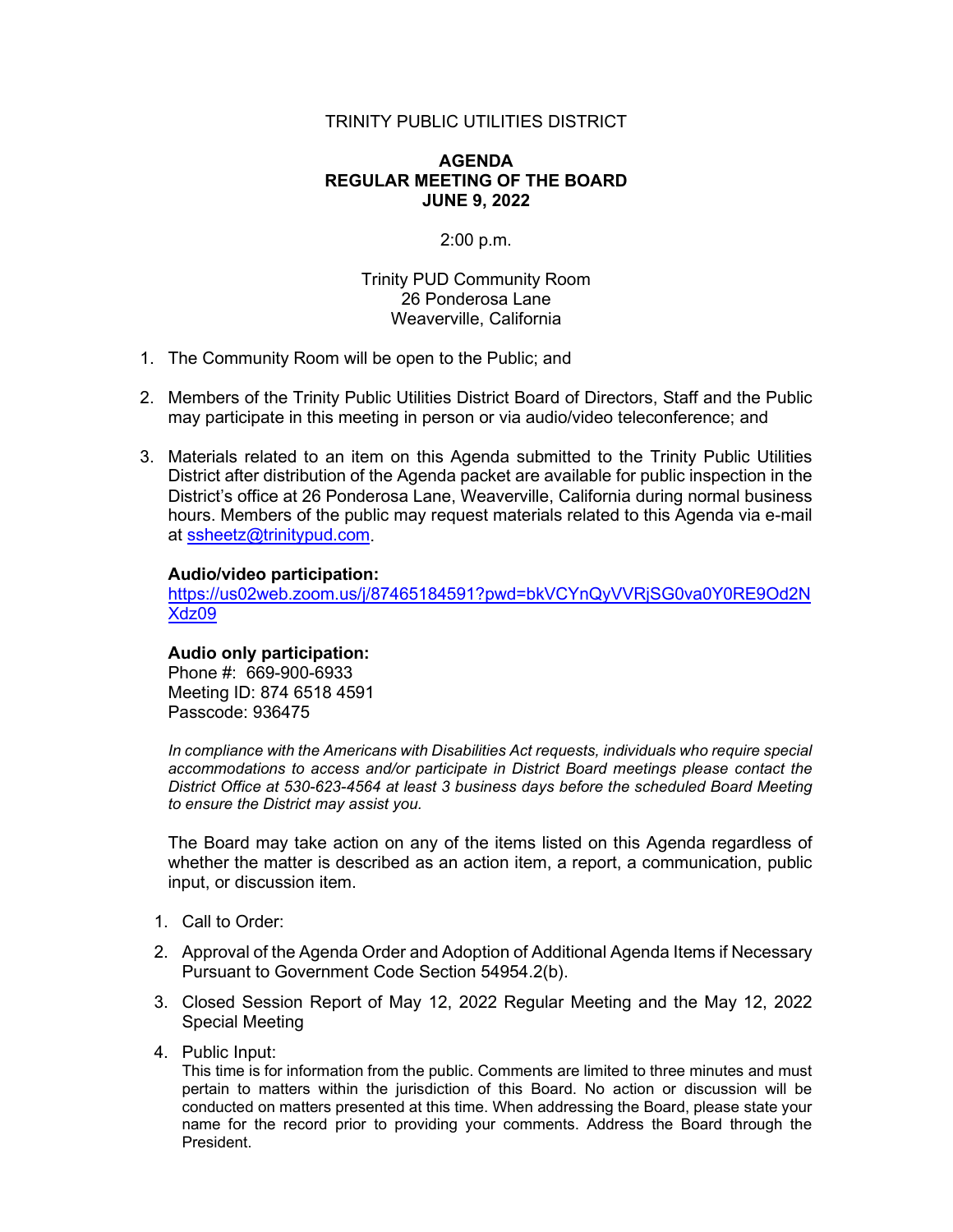Agenda – Regular Meeting June 9, 2022

5. Consent Calendar:

All matters listed under Item No. 5, Consent Calendar, are considered by the Board to be routine, and will be enacted by one motion in the form listed below. There will be no separate discussion of these items unless a request for discussion is made prior to the time the Board votes on the motion to approve:

- a. Adopt Resolution 22-08 Re-Authorizing Remote Teleconference Meetings
- b. Approve Minutes of the Regular Board Meeting May 12, 2022
- c. Approve Minutes of the Special Board Meeting May 12, 2022
- d. Accept Minutes of the Safety Meeting May 24, 2022
- e. Validate Bills of May, 2022
- f. Approve Financial Reports for April, 2022
- g. Approve Electric Service Contract with Filip Pejovic for 1200 amp underground service on Salt Creek Road in Hayfork
- h. Authorize Purchase of Trailer from Sauber Manufacturing in the amount of \$70,128 plus tax and licensing fees.
- i. Award Bid Schedule No. 22-B2, Utility Class Wood Poles to Stella Jones **Corporation**
- j. Authorize the General Manager to execute an Agreement, not to exceed \$50,000, with Downey Brand, LLP, for an independent review of the Wildfire Risk Reduction and Asset Protection Project Environmental Impact Report.
- k. Authorize Purchase of Server Room Equipment from ATS Communications in the amount of \$44,108 plus shipping and tax.
- 6. Action Items:
	- a. Items Pulled from Consent Calendar
	- b. Election of Board Member to serve as Clerk of the Trinity Public Utilities District Board of Directors for the remainder of Calendar Year 2022.
	- c. Adopt Proposed Fiscal Year 22/23 Mission Statement and Goals, Budget, and Five-Year Financial Forecast
	- d. Rescind Bargaining Unit Employees Performing Non-Bargaining Unit Work Policy
	- e. Amend Claims Against the District Policy
	- f. Adopt Resolution 22-09 Ordering Board of Directors Election; Consolidation of Elections; and Specifications of Elections Order
	- g. Amend Conflict of Interest Policy
- 7. Reports:
	- a. Wildfire Mitigation Plan Reporting Metrics Update
	- b. General Manager's Reports:
		- Land Exchange
		- Balancing Authority of Northern California
		- Power Outages
		- Right-of-Way Project Update
		- Cal Fire Grant
	- c. Committee Reports:
		- Ad-hoc Forestry Committee
		- Ad-hoc Public Communications Committee
	- d. Board Member Reports: